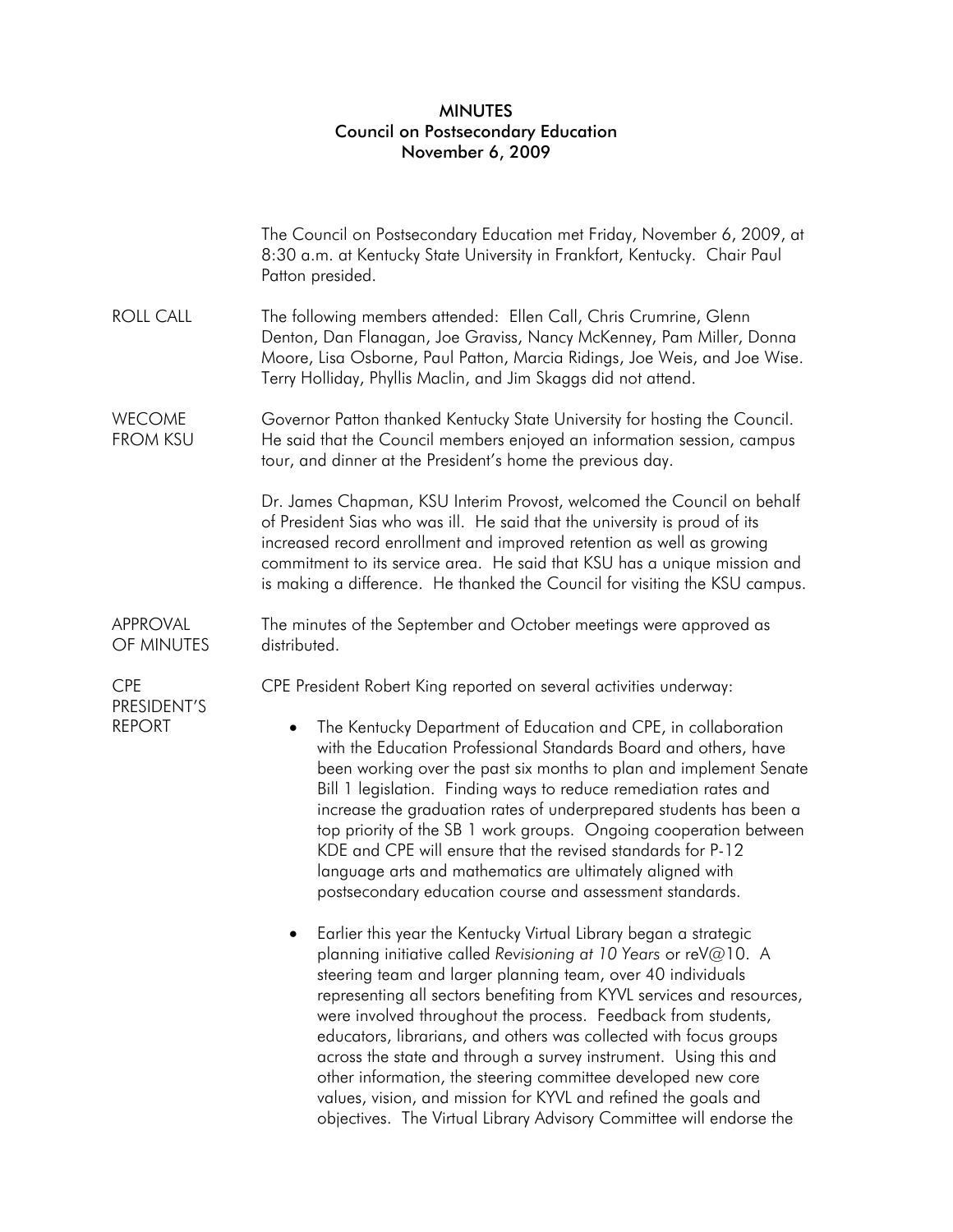plan this month, and the plan will then be forwarded to the Council leadership staff for review.

- Representatives from both public and independent institutions have met with Commissioner Holliday to discuss Kentucky's proposal for federal Race to the Top funds. It was agreed that several suggestions coming from higher education would be submitted to Commissioner Holliday to consider for inclusion in the RTTT proposal. The funds (\$4.35 billion) include money for competitive grants designed to encourage rigorous standards for high school students, program development, leadership professional development, teacher professional development, and formative assessment and development for better assessments for student learning standards. Senate Bill 1 fits nicely with the RTTT proposal in that it charges CPE to work with K-12 to impact student learning outcomes so that students are better prepared for college and workforce readiness. This requires the creation of premier teacher preparation and career professional development programs throughout Kentucky.
- The Council contracted with Potter and Company, LLP, an independent auditing firm, to conduct the annual review of its financial statements. For the year ending June 30, 2009, the auditors issued an unqualified opinion with no findings, stating that the Council's financial statements present fairly, in all material respects, the financial position of the agency. The firm noted two areas that could be strengthened in terms of internal controls and operating efficiencies. One related to timely submission of subrecipient reports and the other to timely submission of invoices from sub-recipients. Although both of these areas are dependent on outside agencies submitting documents to the Council, the Council staff continues to work on monitoring the activity of its sub-recipients in order to improve in both of these areas. The Council's Executive Committee met earlier in the day to discuss the report and recommendations with representatives from the auditing firm.
- Reecie Stagnolia, the Council's vice president for adult education, has been appointed to Governor Beshear's Reentry Task Force, created to establish a collaborative group of agencies and individuals to address the issue of prisoner reentry.

**COMMISSIONER** OF EDUCATION REPORT

President King called attention to a written report provided by Commissioner Holliday.

President King said that Governor Beshear recently appointed a Transforming Education in Kentucky Task Force. The goal is to create a unified vision of what schools in the Commonwealth need to offer in order to better serve students today and tomorrow. President King is a member of the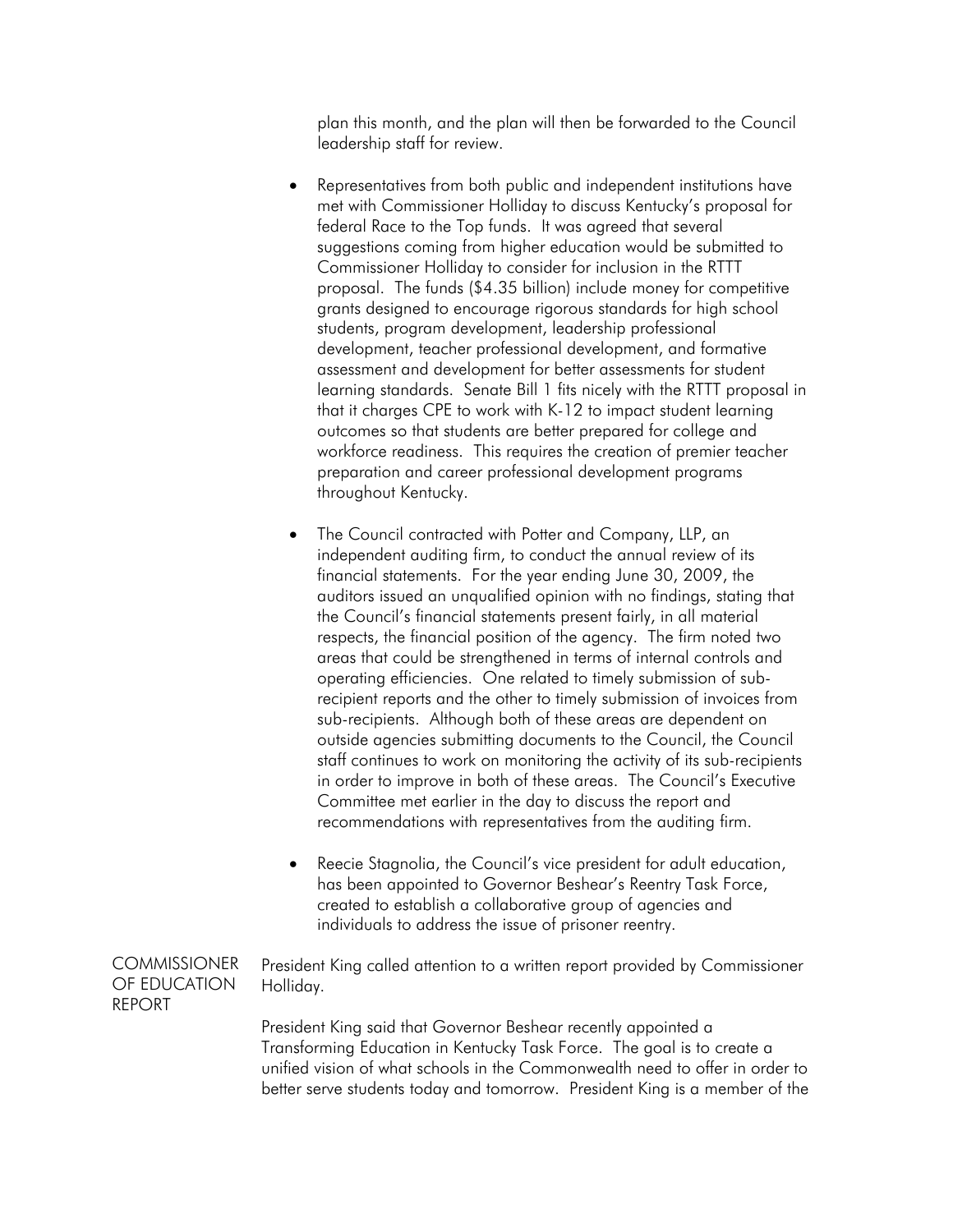task force, and he is talking with the Governor's Office about possibly appointing other higher education representatives.

Dan Flanagan, chair of the Budget Development Work Group, said that the Council staff collaborated with the presidents and budget officers at the institutions to prepare the 2010-12 postsecondary education budget recommendation. A points of consensus document, signed by all of the presidents, reinforces the basic principles intended to guide the development of the operating and capital budget recommendation. He commended the institutions for the diligence that was shown in trying to make do with what they have and still be concerned about the students, who should always be the top priority for all of postsecondary education.

> John Hayek and Sherron Jackson with the Council staff discussed the recommendations presented by staff.

RECOMMENDATION: The staff recommends that the Council request appropriations of \$1,094,998,300 in 2010-11 and \$1,124,799,800 in 2011-12 for institutional operating funds, \$141,414,000 in 2011-12 for debt service for bonds to support statewide capital investments, and \$50,215,400 in 2010-11 and \$51,781,400 in 2011-12 for agency funds to support statewide coordination and other statewide educational programs and services.

The institutional operating funds budget recommendation seeks to ensure that General Funds are available to maintain current institutional operations; replace temporary, one-time State Fiscal Stabilization Funds received in 2009-10 with permanent, recurring General Funds; make appropriate base adjustments due to state obligations; and, if funds are available, support strategic initiatives to enhance retention and graduation rates and other initiatives consistent with the mandates of House Bill 1 passed in 1997.

- State Fiscal Stabilization Funds Replacement. In 2009-10, the Governor reduced postsecondary education's General Fund appropriation by \$70 million and replaced them with SFSF to help balance the state's budget. The Executive Branch Budget Guidelines for 2010-12 drafted by the Legislative Research Commission calls on postsecondary education to request that these one-time, federal stimulus funds can be replaced by permanent, recurring General Funds in 2010-12.
- Base Adjustments. These base adjustments are technical in nature and predominately relate to existing postsecondary obligations by the state, as well as some potential new obligations that institutions will incur if new facilities open during 2010-12.
	- Changes in debt service requirements for institutional bond issues supported by state appropriations and to be paid by the institution.
	- Changes to the UofL hospital contract (Quality and Charity Trust Fund).

2010-12 BUDGET REQUEST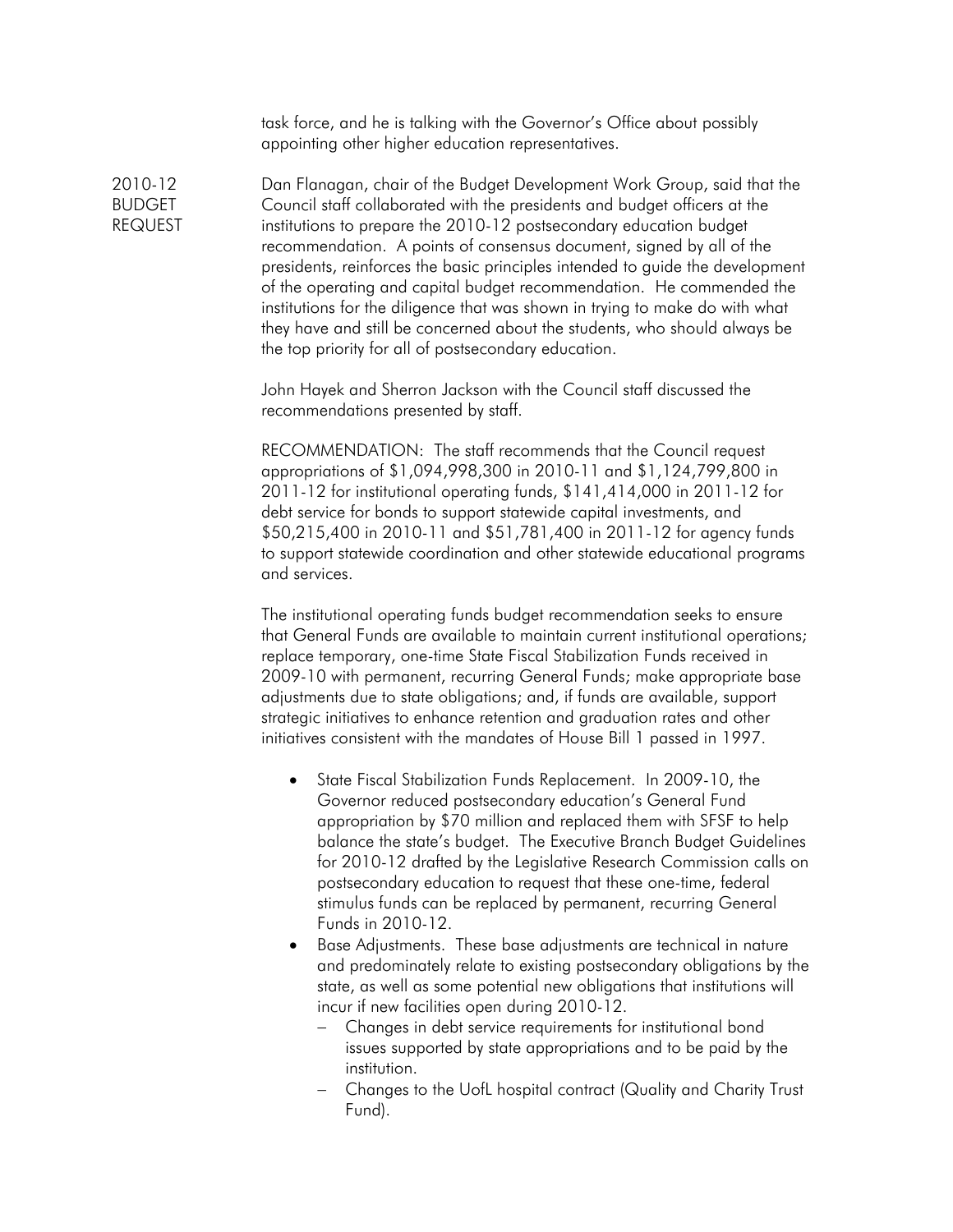- Changes to the federal match required for KSU's Land Grant Program.
- Maintenance and operating funds for new educational and general facilities that opened in 2008-10 or, if funded, are scheduled to open in 2010-12.
- Strategic Initiative Funds. If funds become available, through the normal budget process, the budget bill's General Fund Surplus Expenditure Plan, or other means that increase fiscal capacity, the \$50 million (\$25 million in 2010-11 and an additional \$25 million in 2011-12) will be strategically used to enhance retention and graduation rates and support other strategic initiatives consistent with the mandates of HB1. The work group requested each institution to prepare a two-page summary describing how any new strategic initiatives funds would be used. This information was included in the agenda book.

The 2010-12 capital recommendation addresses both short- and long-term capital needs, tightens the link between facility condition, fit-for-continueduse, and the need for new space. The recommendation includes capital project financing as follows:

- Capital renewal, maintenance, and infrastructure pool (asset preservation). This institutional pool will serve as an initial installment to begin addressing a multi-billion dollar backlog of deferred maintenance and renewal of aging campus buildings and major systems. The pool requires \$.50 institution matching funds for every \$1 of state funds.
- New educational and general facilities and major renovations. These projects include major renovations of existing facilities and building or expanding educational and general space on campus. Specific capital projects included are based upon a statewide capital projects evaluation model, along with institutional priorities.
- New research facilities. These projects help support achieving the HB1 goals of UK becoming a top 20 public research university by 2020 and UofL becoming a premier metropolitan research university.
- Information technology initiatives pool. This pool is designed to update and support information technology initiatives both at the campus and the state level.

The Council staff also recommended institutionally funded capital projects in 2010-12 that support institutional missions and the mandates of HB 1 which include the following:

- Authorization of \$596,266,000 in agency bond authority.
- Authorization of \$3,106,830,000 in agency, federal, private, and other funds to address life safety, major maintenance, equipment acquisitions, infrastructure repair and upgrades, and new construction.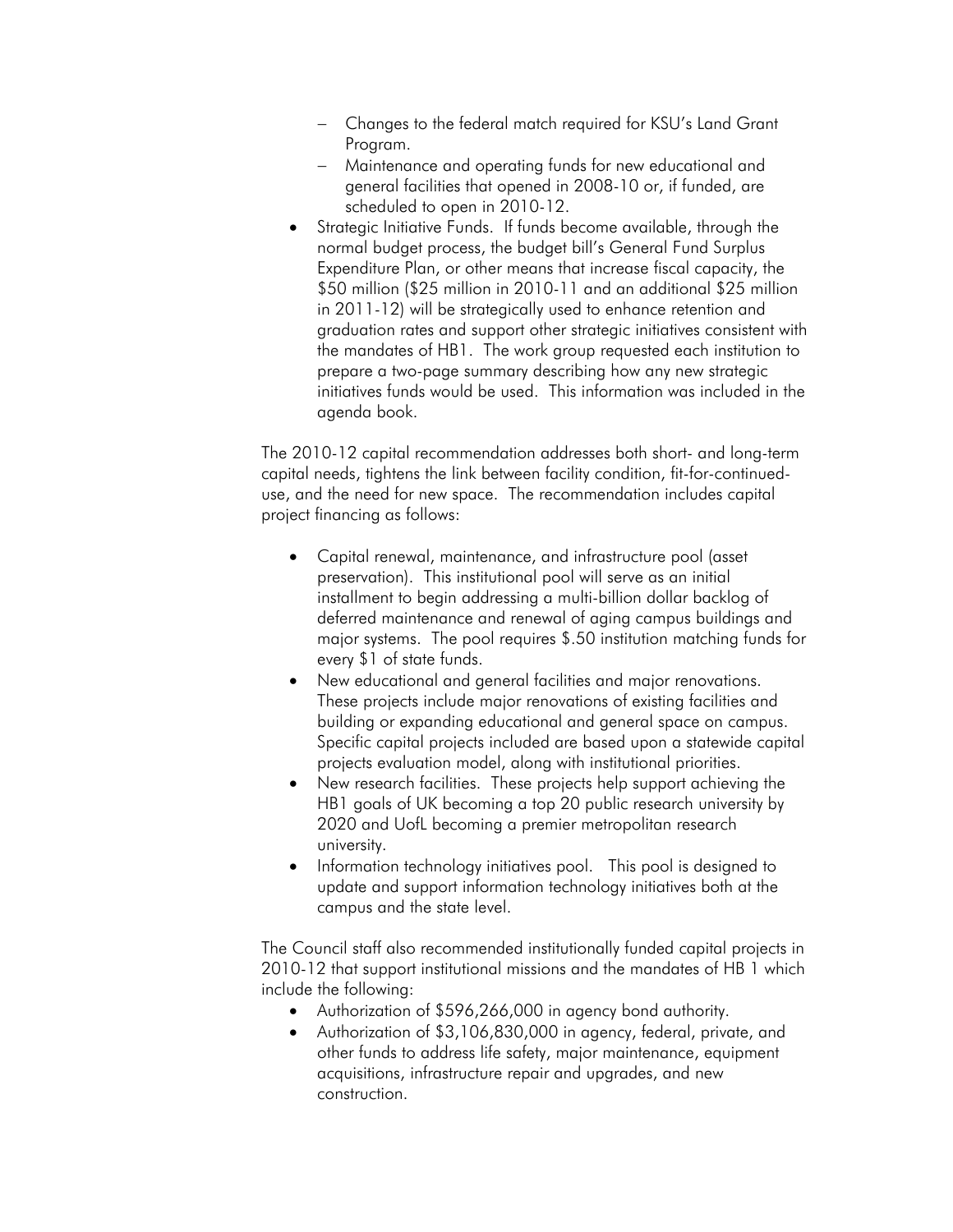Authorization of nine agency-funded projects to improve energy efficiency on campus funded using third party financing techniques available through the Finance Cabinet.

The 2010-12 agency funds budget recommendation falls into two main categories – statewide coordination and statewide educational programs and services.

Detailed information about the budget request was included in the agenda materials.

President King said that the recommendation is quite modest. It asks for the institutions' base funding plus some adjustments to that base, reinstates as a principle of determining base funding the maintenance and operating funds for new buildings, and includes spending plans if additional funds become available. He said that all of the institutions have contingency plans in place if additional reductions occur and they receive less money than requested. He pointed out that institutional funding is not linked to enrollment growth. So in addition to budgets being cut, the institutions are accommodating more students due to increases in enrollment.

Governor Patton said that one of the efforts is to restore some credibility to the Council's recommendation. He said that postsecondary education should recognize the real fiscal restraints that the Governor and the legislature must deal with and do its part in acknowledging that with a modest budget request. He said this is a very credible approach.

MOTION: Mr. Flanagan moved that the 2010-12 budget recommendation be approved. Mr. Weis seconded the motion.

VOTE: The motion passed.

RECOMMENDATION: The staff recommends that the Council approve four interim capital projects. Funding for all projects is from private sources.

- 1. Renovation of the old Paul Sawyer Library, KSU
- 2. Construction of the Equine Mare Reproductive Biology Program/Stallion Research facility, UK
- 3. Renovation of Nutter Training Center Football Meeting Rooms, UK
- 4. Replacement of Wildcat Lodge Student Housing, UK

Mr. Jackson reviewed the process set by statute that requires CPE to review and take action on any capital project the cost of which is \$600,000 or more regardless of the source of funds. He pointed out that the naming of buildings is a responsibility relegated to an institution and its governing board; CPE has no authority to act on the naming of a building.

MOTION: Mr. Flanagan moved that the projects be approved. Mr. Denton seconded the motion.

**CAPITAL PROJECTS**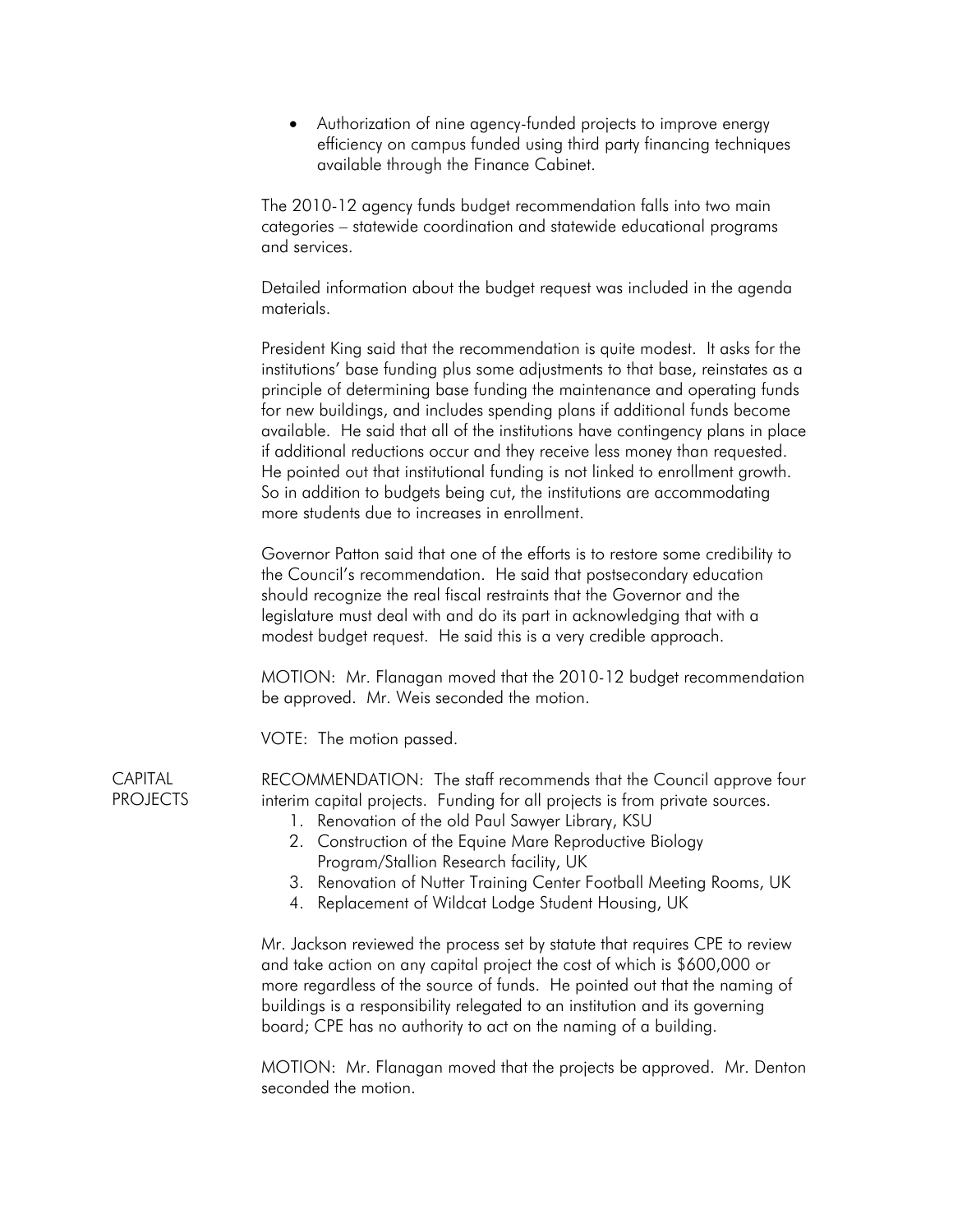VOTE: The motion passed.

2010-11 TUITION POLICY AND PROCESS 2011-15 STRATEGIC AGENDA DEVELOPMENT IEQ GRANTS The draft tuition and mandatory fee policy and the 2010-11 tuition setting process were presented for information. Other than a few minor edits, the policy for 2010-11 is the same as the policy used in 2009-10. The fundamental objectives of the tuition policy include funding adequacy, shared benefits and responsibility, affordability and access, attracting and importing talent, and effective use of resources. The process for determining tuition and fee parameters and bringing rate proposals for Council approval will be similar to the process used in 2009- 10. A major goal of the process is to provide ample time for stakeholder discussion, and for exchange of policy relevant information among Council staff, institutional presidents, chief budget officers, and Council members. This exchange of data and information will lead to a better understanding of key tuition issues and provide increased opportunity for feedback and direction, before taking final action on tuition rates at the May 2010 meeting. Mr. Crumrine asked that student groups be included in the decisions about rates and fees and that students be invited to some of the meetings included in the timeline. Mr. Hayek said that some institutions are interested in transitioning to a per credit hour billing for tuition rather than imposing a flat rate. He said that the challenge to the Council will be how to assess how the institutions will fall within those parameters, especially during the transition year from a flat rate to a per credit hour rate. An update on the development of the 2011-15 strategic agenda was provided. A Council staff group has been formed to begin shaping the internal process and provide guidance on key decisions. Governor Patton asked Council members to volunteer to serve on a CPE Strategic Plan Work Group. This group, along with campus leadership, will meet periodically throughout the planning process to advise the internal Council leadership staff and provide feedback. RECOMMENDATION: The staff recommends that the Council award federal No Child Left Behind, Title II, Part A, funds in the amount of \$1,144,000 for January 1, 2010, to June 30, 2011, to support these eight selected projects: Increasing College Readiness Through Assessment Led Instruction in Middle and High School Classrooms (Morehead State University): \$150,000 The Math and Science Partnership: Increasing Math and Science Instruction and Achievement in Middle School Classrooms, Year 2 (Morehead State University): \$140,000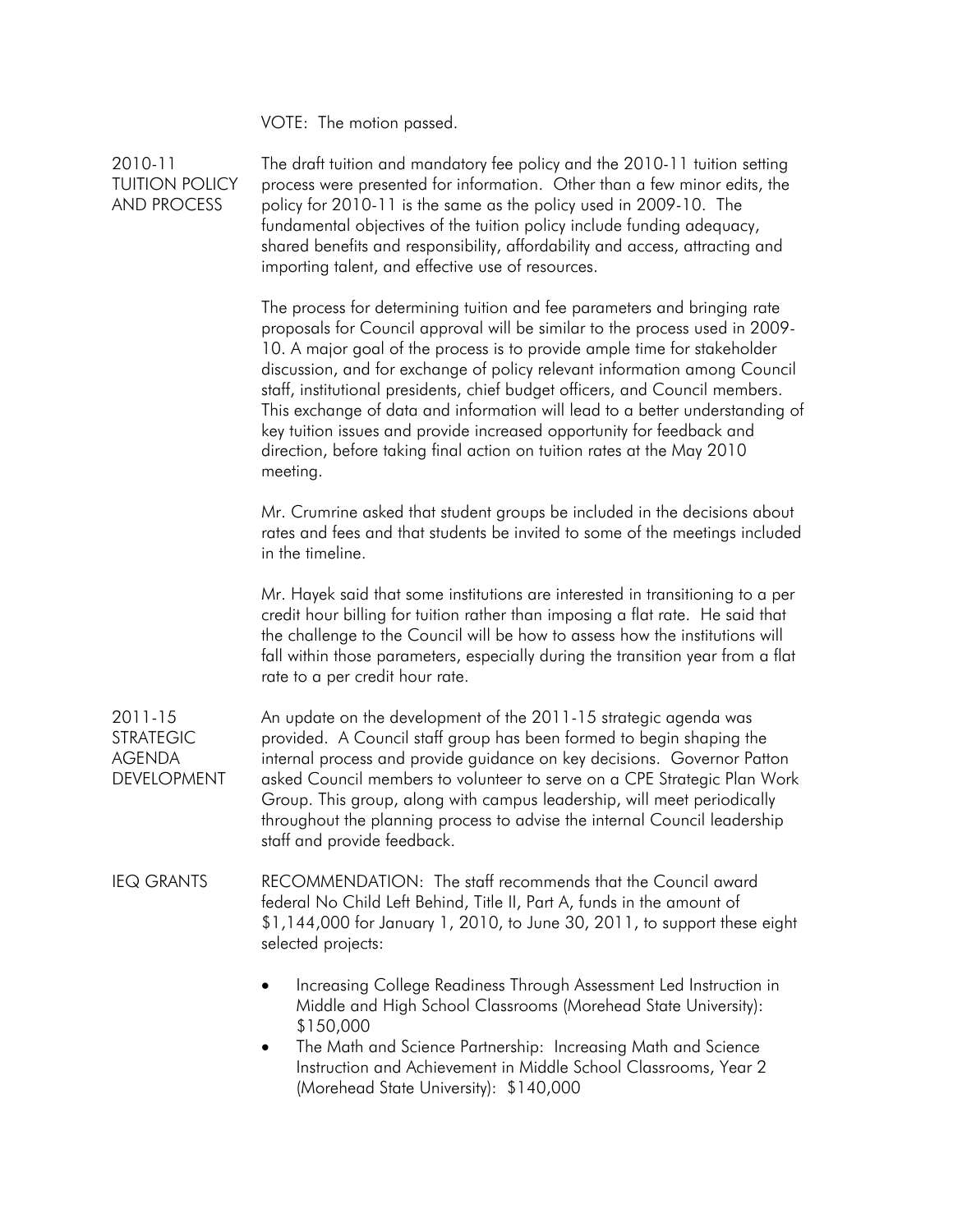- West Kentucky Mathematics Partnership II, Year 2 (Murray State University): \$140,000
- Certifying World Language Teachers for Kentucky (Northern Kentucky University): \$145,000
- Literacy + Numeracy=Exponential Learning (University of Kentucky): \$150,000
- Number Properties and Operations: A Key to Student Success on EPAS, Year 2 (University of Kentucky): \$139,000
- Science Literacy for Middle School Teachers, Year 2 (University of Kentucky): \$140,000
- Learning Capacity Advancement in Middle School Science and Mathematics, Year 2 (Western Kentucky University): \$140,000

MOTION: Ms. Miller moved that the recommendation be approved. Ms. Moore seconded the motion.

VOTE: The motion passed.

- CEO REPORT A report from the Committee on Equal Opportunities was included in the agenda materials. Work is continuing on the development of the diversity plan. The draft framework has been shared with the institutions and other interested parties for comment.
- HEWG REPORT In late October the Higher Education Work Group adopted its final report which was due to Governor Beshear November 2. The recommendations represent the ideas with the greatest potential for producing positive, sustainable changes in postsecondary access and affordability within current budget constraints. Most of the recommendations are for immediate action, as they require no additional revenue and can be implemented within a year. A few of the recommendations would depend on additional revenue for implementation. These are included for future consideration or action, when economic conditions improve.
- KY LEARNING DEPOT The Kentucky Learning Depot, Kentucky's P-20 repository of quality digital learning content, will be launched November 17. The depot will increase efficiency in course development by allowing educators to create resources once and reuse and share them many times. The depot's initial focus is developmental education and STEM (science, technology, engineering, and mathematics).
- NOMINATING **COMMITTEE** Governor Patton appointed a nominating committee to present nominations for Council chair and vice chair at the February 2010 meeting. Members are Ellen Call, Glenn Denton, and Pam Miller. Ms. Miller will serve as chair.
- REPORTS FROM INSTITUTIONS The presidents in attendance discussed highlights of their reports included in the agenda book.